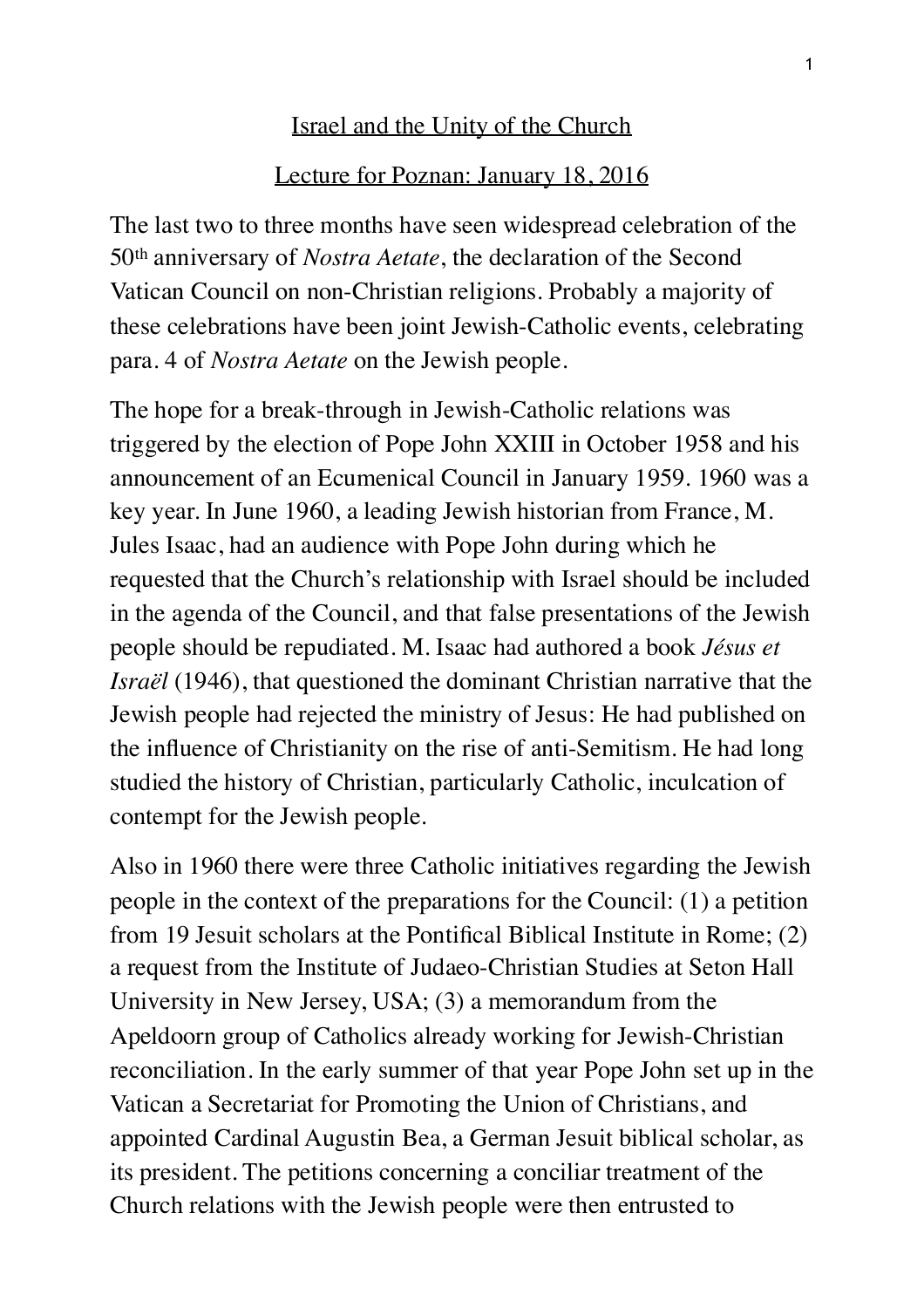Cardinal Bea. Although associating Judaism with other Christian churches could be seen by Jews as problematic, this was in fact a wise choice. Any draft statement on the Jewish people would certainly run into strong opposition, as in fact happened. As a German, Bea was aware of the evils inflicted on the Jewish people, and as a biblical scholar, he had a deep knowledge of the Scriptures and of the Jewish world of the first century. No other office in the Vatican at that time was capable of initiating this work in a constructive way.

From the beginning of this work, two concerns were closely associated that stood in marked tension with each other. The first concern was the healing of the relationship between the Catholic Church and the Jewish people. This concern expressed itself in the affirmation of respect and honour instead of contempt, in the rejection of all anti-Semitism, and in the repudiation of the charge of deicide against the entire Jewish people. The second concern was for a genuine reconciliation between the Church and the Jewish people or in the words of the Apeldoorn memorandum "a restoration of separated Israel to the unity of the one people of God.["](#page-1-0)<sup>[1](#page-1-0)</sup> The entrusting of the Jewish issue to the office handling Christian ecumenism had the effect of linking these concerns.

<span id="page-1-1"></span>In consequence, the first draft of a statement on the Jewish people was prepared as a chapter within the proposed Decree on Ecumenism. The knowledge of this preparation had two major and totally contrasting consequences. The first, very positive, was that the attention of Catholic scholars open to ecumenism was drawn to the role and significance of Israel for Christian unity. This was not something totally new. A remarkable book had been written by a French monk of the Orthodox Church while he was exiled in England during World

<span id="page-1-0"></span><sup>&</sup>lt;sup>[1](#page-1-1)</sup> Cited from *Commentary on the Documents of Vatican II*, Vol. 3 (ed. Herbert Vorgrimler), art on the Declaration on the relationship of the Church to Non-Christian Religions by John M. Oesterreicher, p. 13.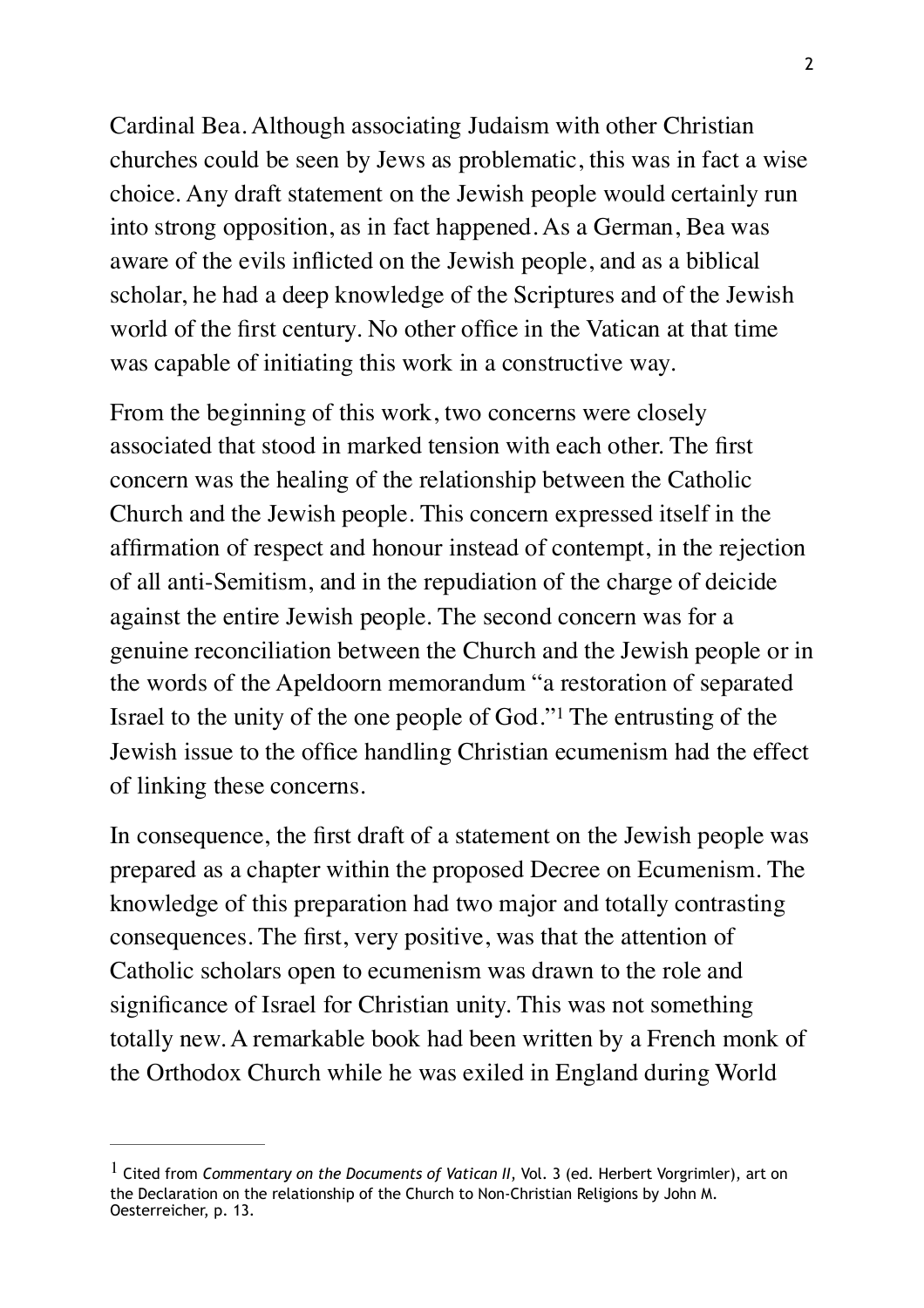<span id="page-2-6"></span><span id="page-2-5"></span><span id="page-2-4"></span>War II: *Communion in the Messiah*.<sup>[2](#page-2-0)</sup> There had been some articles in the 1950s, mostly in French-speaking literature, raising this question[,3](#page-2-1) but the news from Rome triggered more interest and some more substantial writings. For example, the 2-volume work in French, *Le Problème Oecuménique*, by the French Canadian Dominican, Bernard Lambert, had a 55-page chapter entitled "Israël et la Réunion des Chrétiens: L'Église des Juifs et des Gentils"<sup>[4](#page-2-2)</sup>. Earlier, an article by Dom Emmanuel Lanne, osb of the Monastery for Unity in Chevetogne, Belgium, had explored the significance for Christian divisions of the schism between Judah and Israel, the southern and the northern kingdoms after the death of Solomon.<sup>[5](#page-2-3)</sup> Both these authors, for example, highlighted the original unity between the *ecclesia ex Judaeis* and the *ecclesia ex Gentibus*, and the promise of their final coming together. In these approaches the total Jewishness of Jesus and of the mother church of Jerusalem are fundamental.

<span id="page-2-7"></span>The opposed reaction was from those strongly opposed to any positive statement about the Jews. Three groupings used every tactic possible to prevent such a statement, and conducted a propaganda campaign among the Council fathers. The three groupings were (1) bishops from the majority Muslim nations, especially the Arab bishops; (2) rightwing highly conservative Catholic forces with a history of anti-Semitic phobia (among whom a leader was Archbishop Marcel Lefebvre, later excommunicated and founder of the Society of St Pius X; and (3) diplomats from Islamic nations instructed to do all they could to block such a document.

<span id="page-2-0"></span> $2$  London and Redhill : The Lutterworth Press, 1942.

<span id="page-2-1"></span>For example, Paul Démann, « Israël et l'Unité de l'Église » in *Cahiers Sioniens* (1953). [3](#page-2-5)

<span id="page-2-2"></span>Bernard Lambert, *Le Problème Oecuménique* (Paris: Ed. du Centurion, 1962), Vol. II, 595-652. [4](#page-2-6)

<span id="page-2-3"></span> $^5$  $^5$  Dom Emmanuel Lanne, osb "Notes sur la situation d'Israël par rapport aux schismes dans l'Église chrétienne", in *1054-1954 ; L'Église et les Églises: neuf siècles de douloureuse séparation entre l'Orient et l'Occident* (Chevetogne : Éditions de Chevetogne, 1955), 67 – 86.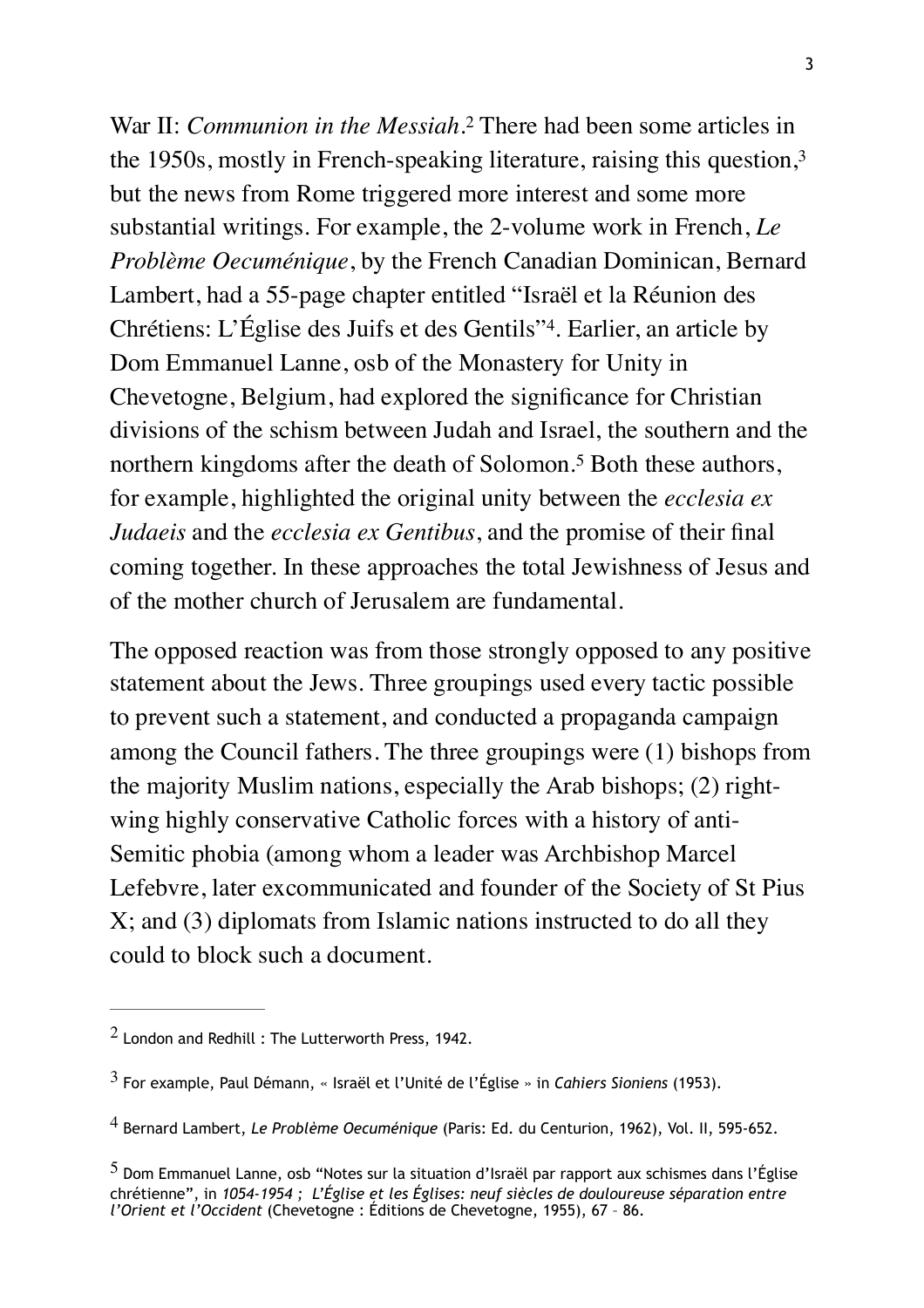<span id="page-3-1"></span>It became clear that the only way in which an official statement concerning the Jewish people could obtain clear majority support would be for the Council to make statements both about the Jews and about the Muslims. Thus was born *Nostra Aetate*, the Declaration on the Relation of the Church to Non-Christian Religions, in which para. 3 treats of the Muslims, and the final para. 4 treats of the Jewish people.The fact that *Nostra Aetate* had its origin in a focus on the 6 Jewish people finds significant acknowledgment in the new Vatican document issued for the declaration's 50th anniversary: "However, the fourth article of this Conciliar Declaration, which deals with a new theological relationship with Judaism, represents almost the heart of this document, in which a place is also made for the Catholic Church's relationship with other religions. The relationship with Judaism can in that sense be seen as the catalyst for the determination of the relationship with the other world religions." (para. 19).

This enforced separation of the two concerns or thrusts of Catholic interest in Israel, was necessary and providential. The healing of relationships and the building of bridges to the Jewish community required a focus on removing all the barriers possible to mutual trust and respect. This opening of the doors of dialogue with the Jewish community meant that the issue of the relevance of Israel to the unity of the Church had to disappear from view, at least for a substantial time. For Catholics to devote any attention to the Ecclesia ex Judaeis and their relevance for Christian unity would trigger all the deeprooted Jewish fears about Christian motivation arising from the long history of forced or pressurized conversions and of compulsory sermons for Jews aimed at their conversion. The priority in Catholic-Jewish relations had to be the re-establishment of trust and respect between the two communities. This priority required a new humility on the Catholic side, and a willingness to discover the depth of the

<span id="page-3-0"></span>*Nostra Aetate*, para. 2, treats of non-monotheistic religions such as Hinduism and Buddhism. [6](#page-3-1)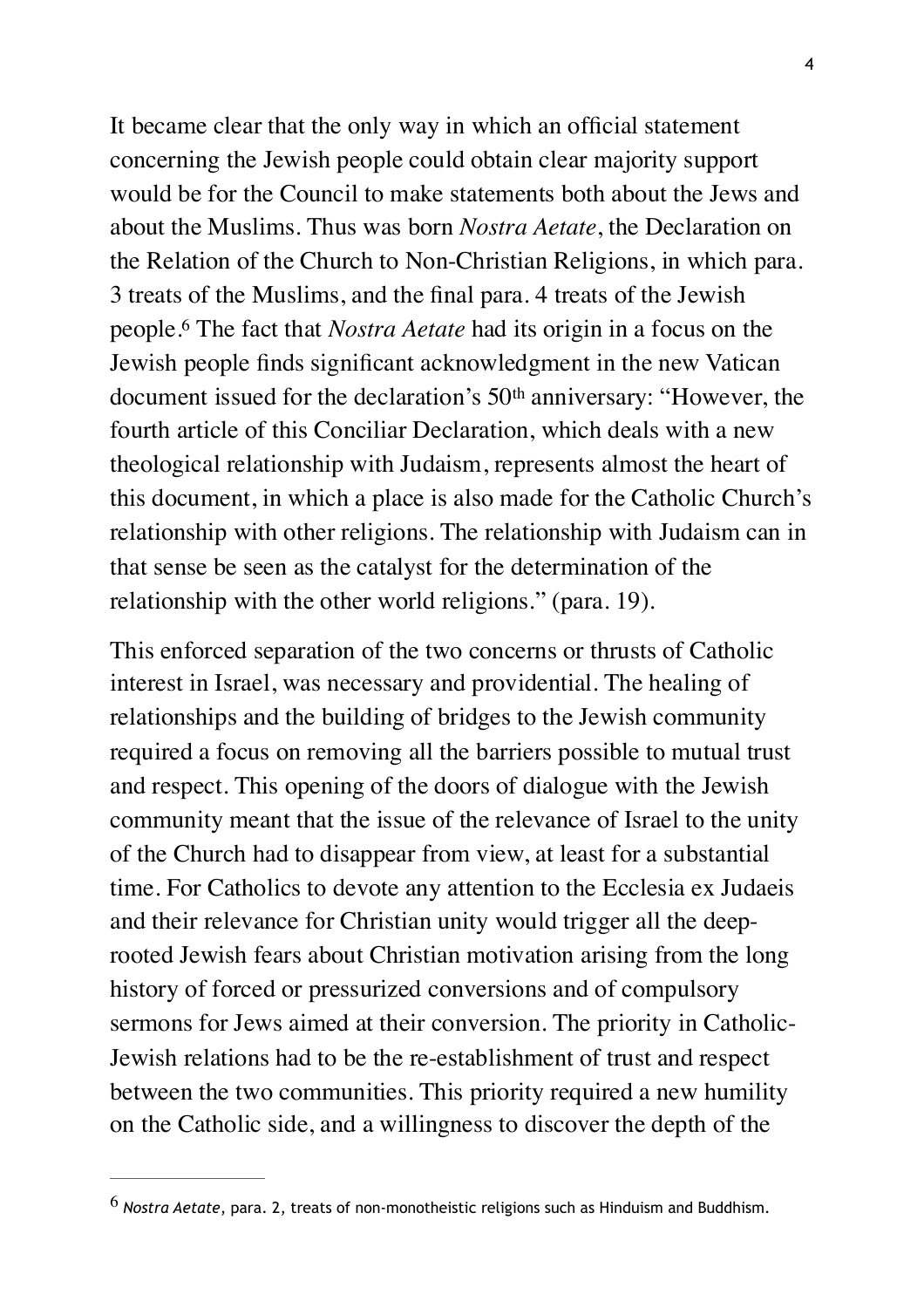wound of the Jewish people, the depth and extent of their suffering during the centuries, often at the hands of the Catholic people and the Catholic authorities. The Catholic confession of the evils inflicted on the Jews became a necessity for healthy relationships to be formed.

## Developments under St John Paul II and Francis

<span id="page-4-4"></span><span id="page-4-3"></span>John Paul II made explicit what was only implicit in *Nostra Aetate*, para. 4, that God's covenant with Israel was "never revoked by God"<sup>[7](#page-4-0)</sup>, and he refers to the Jewish people simply as "the present-day people of the Covenant concluded with Moses.["](#page-4-1)<sup>[8](#page-4-1)</sup> The new Vatican document of December 10, 2015 "The Gifts and the Calling of God Are Irrevocable" naturally upholds this teaching, but states that "it cannot be explicitly read into "Nostra aetate" (No 4)." (para. 39).

In fact, it is not possible to establish authentic relations with the Jewish community by totally ignoring the Christian claims about Jesus of Nazareth and the need of the Church to rediscover her own Jewish roots. But the Catholics involved in dialogue with the rabbis have understood this requires a real delicacy on the Catholic side and a new awareness of Jewish sensitivities. John Paul II took things deeper when he picked up on the opening phrase of *Nostra Aetate*, para. 4, *Searching her own Mystery*, "The Jewish religion is not 'extrinsic' to us, but in a certain way is 'intrinsic' to our own religion. With Judaism, therefore, we have a relationship which we do not have with any other religion."[9](#page-4-2)

<span id="page-4-5"></span>The new Vatican document underlines this uniqueness of the Jewish – Christian encounter: "the dialogue with Judaism occupies a unique position for Christians; Christians is by its roots connected with

<span id="page-4-0"></span> $^7$  $^7$  Address to the Jewish community in Mainz, Germany on Nov. 17, 1980, para. 3. This statement is repeated in the Catechism of the Catholic Church (para. 839).

<span id="page-4-1"></span> $8$  Ibid.

<span id="page-4-2"></span> $9$  Address of John Paul II in the synagogue of Rome, Apr. 13, 1986.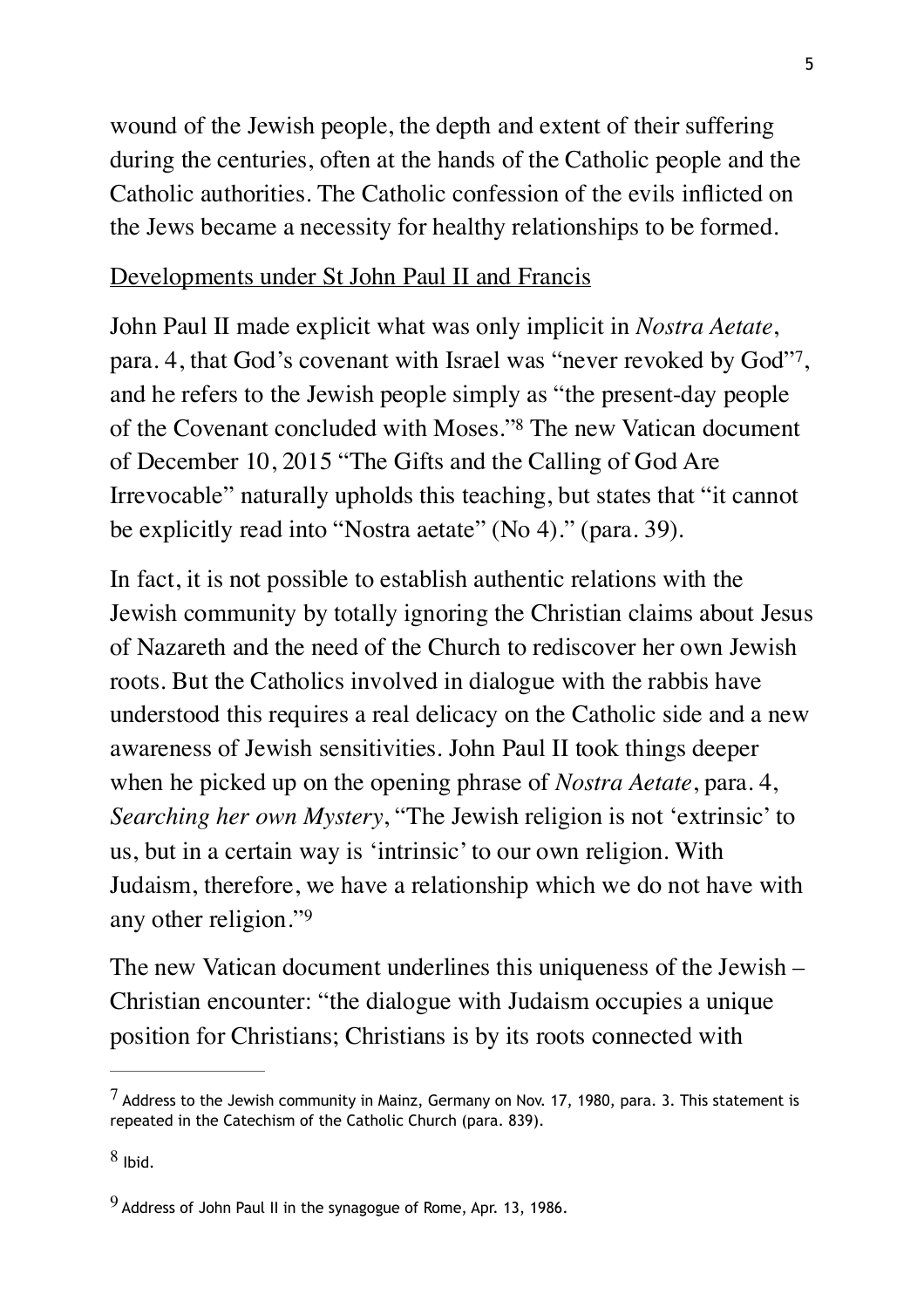Judaism as with no other religion. Therefore the Jewish-Christian dialogue can only with reservations be termed 'interreligious dialogue' in the true sense" (para. 20).

Exploring more deeply the unique character of the Jewish-Christian encounter is not immediately problematic for the Jewish community, as it is an expression of profound honour and respect. But it inevitably has a less comforting and more challenging side! This challenge is in fact equally great for both parties. The Church and the synagogue have both grown accustomed over centuries to defining themselves without reference to the other. The Church has done so by means of replacement theology so that Israel has no further role as a people within the Christian view of salvation. The synagogue did so by banishing the person of Jesus-Yeshua from Jewish life, and excluding from the Jewish community any person confessing faith in Yeshua and receiving Christian baptism.

Taking up first the Jewish challenge to Christian self-understanding, we have in the new Vatican document of December 2015 another important advance on previous church statements. It contains the first explicit Catholic repudiation of replacement teaching: "On the part of many of the Church Fathers the so-called replacement theory or supersessionism steadily gained favour until in the Middle Ages it represented the standard theological foundation of the relationship with Judaism: the promises and commitments of God would no longer apply to Israel because it had not recognised Jesus as the Messiah and the Son of God, but had been transferred to the Church of Jesus Christ which was now the true 'new Israel', the new chosen people of God." (para. 17).

This statement has great significance. It is true that the teaching on God's covenant with Israel being irrevocable is an implicit rejection of replacement teaching. But by making this repudiation explicit, this statement acknowledges for the first time that something had gone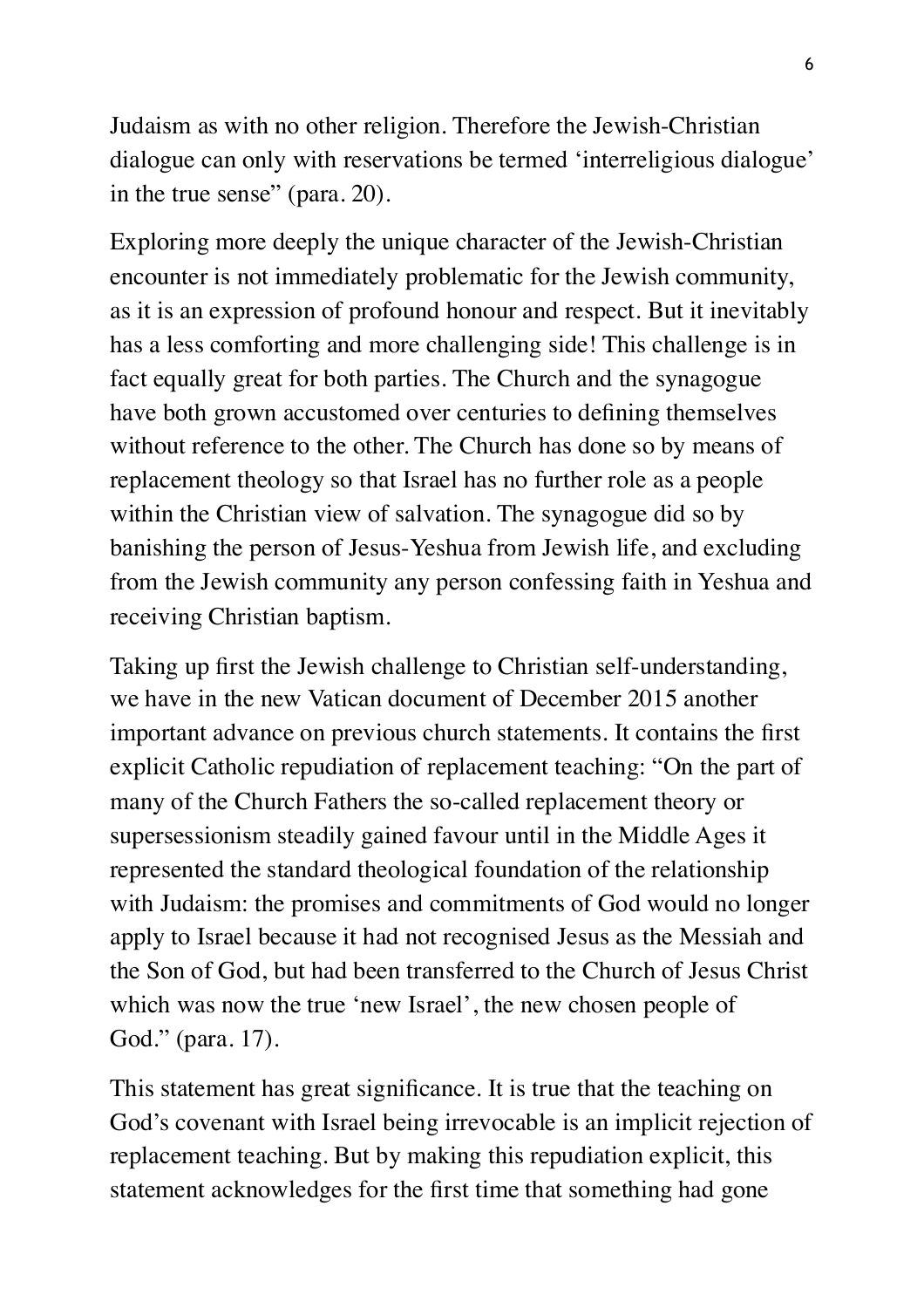wrong, and had not been rightly understood in the Church of the Fathers. This failure in understanding can hardly be dismissed as a minor blemish of marginal relevance to Christian faith. We will return to this point.

The repudiation of replacement teaching requires that the Christian world purify itself from all the results of distancing itself from Israel and the Jewish people. Here the new document repeats what was recognized in the Catholic Catechism of 1993 that "Jesus is a Jew" and that "the first Christians were Jews" (para. 14), but it then draws this consequence: "One cannot understand Jesus' teaching or that of his disciples without situating it within the Jewish horizon in the context of the living tradition of Israel; one would understand his teachings even less so if they were seen in opposition to this tradition." (para. 14). If we are honest, we have to confess that this is a massive challenge to the way most Christians (including most Catholics) think and speak.

At the end of para. 15, we have this clear recognition of the original character of the Church: "In the early years of the Church, therefore, there were the so-called Jewish Christians and the Gentile Christians, the ecclesia ex circumcisione and the ecclesia ex gentibus, one Church originating from Judaism, the other from the Gentiles, who however together constituted the one and only Church of Jesus Christ."

Later the section headed "The Church's mandate to evangelize in relation to Judaism," sees this bipolar foundation as definitive for the Church: "It is and remains a qualitative definition of the Church of the New Covenant that it consists of Jews and Gentiles, even if the quantitative proportions of Jewish and Gentile Christians may initially give a different impression." (para. 43). This is getting nearer to revealing what could be called "the great absentee" or "the ghost in the closet" in the Jewish-Christian encounter, namely the issue of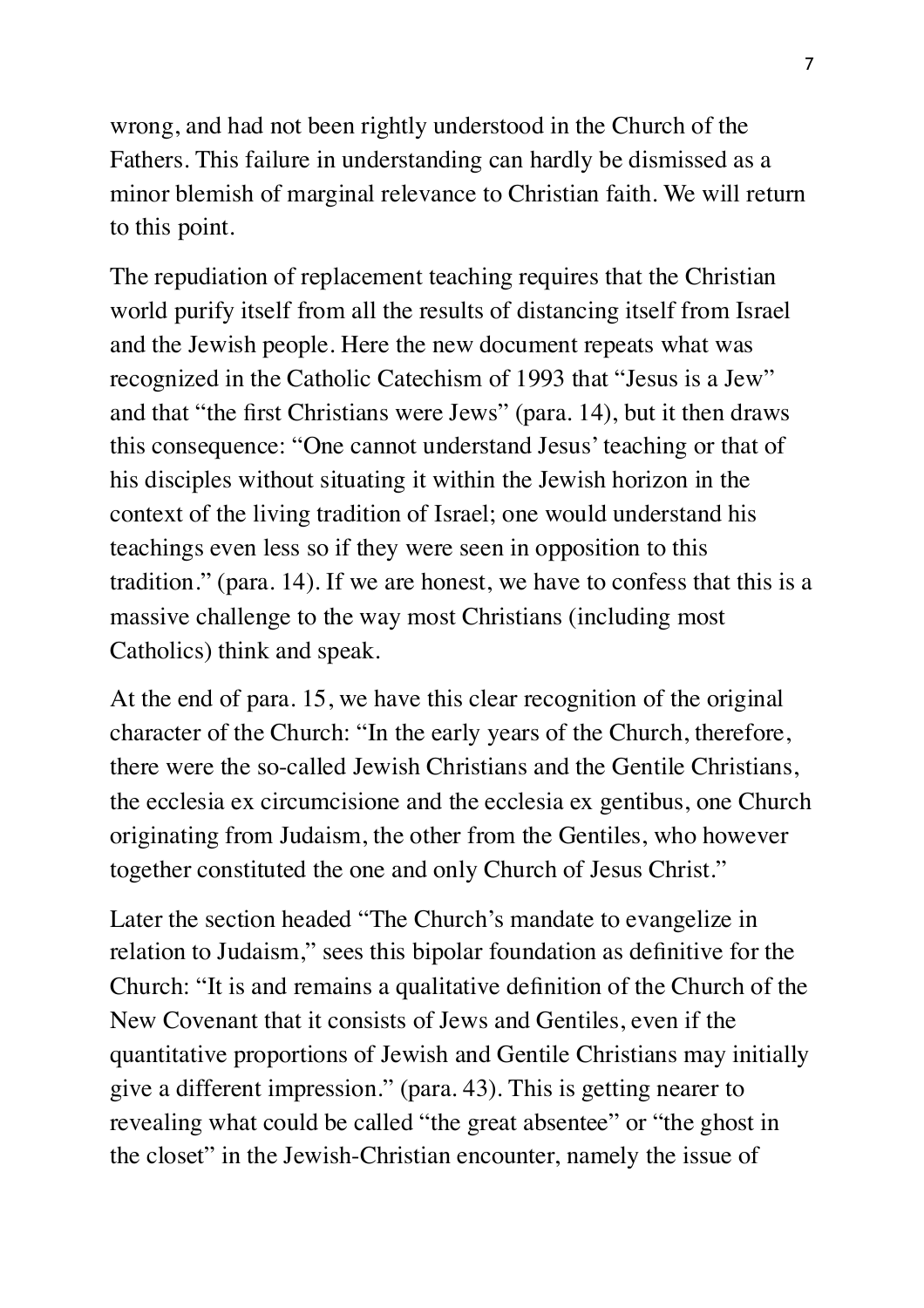Jewish disciples of Jesus in a Jewish expression of the Church, a contemporary *ecclesia ex Judaeis*.

Here we rejoin the huge challenges to the Jewish community. Before speaking of this in more detail, it is important to salute the important and generous statement of many Orthodox rabbis "To Do the Will of Our Father in Heaven: Toward a Partnership between Jews and Christians," also related to the 50th anniversary of *Nostra Aetate*, but in fact issued slightly before the Vatican reflection (on December 2). This statement illustrates the great progress made on the Jewish side in their heart-attitudes towards Christians and Christianity.

## Jewish disciples of Jesus and Messianic Jews

The new Vatican document is reticent here, which is wise. But by its statement that the Church of the New Covenant by definition consists of Jews and Gentiles, it raises the question of an *ecclesia ex Judaeis* today. It is another dimension of the massive historical problem we have both inherited that for many centuries Jews seeking baptism were required to renounce their Jewish identity and to cease all Jewish practices. The Church was agreeing with the rabbis that any Jew being baptized ceased to be a Jew.

At the same time as there were some initial attempts on the Catholic side to provide a Hebrew home for Jewish converts, there has been the rise of the Messianic Jewish movement. This should be seen as a congregational movement seeking to make it possible for Jews coming to faith in Yeshua to live corporately as Jewish disciples of their Messiah and Lord. There are questions as to how Jewish are the Messianic Jews, but here we must realize that this is a young movement still in gestation as they seek how to be Jewish disciples of Yeshua. This phenomenon raises big issues that ultimately neither the Churches nor the synagogue can avoid. That is why when the existence of Messianic Jews came to the attention of John Paul II, an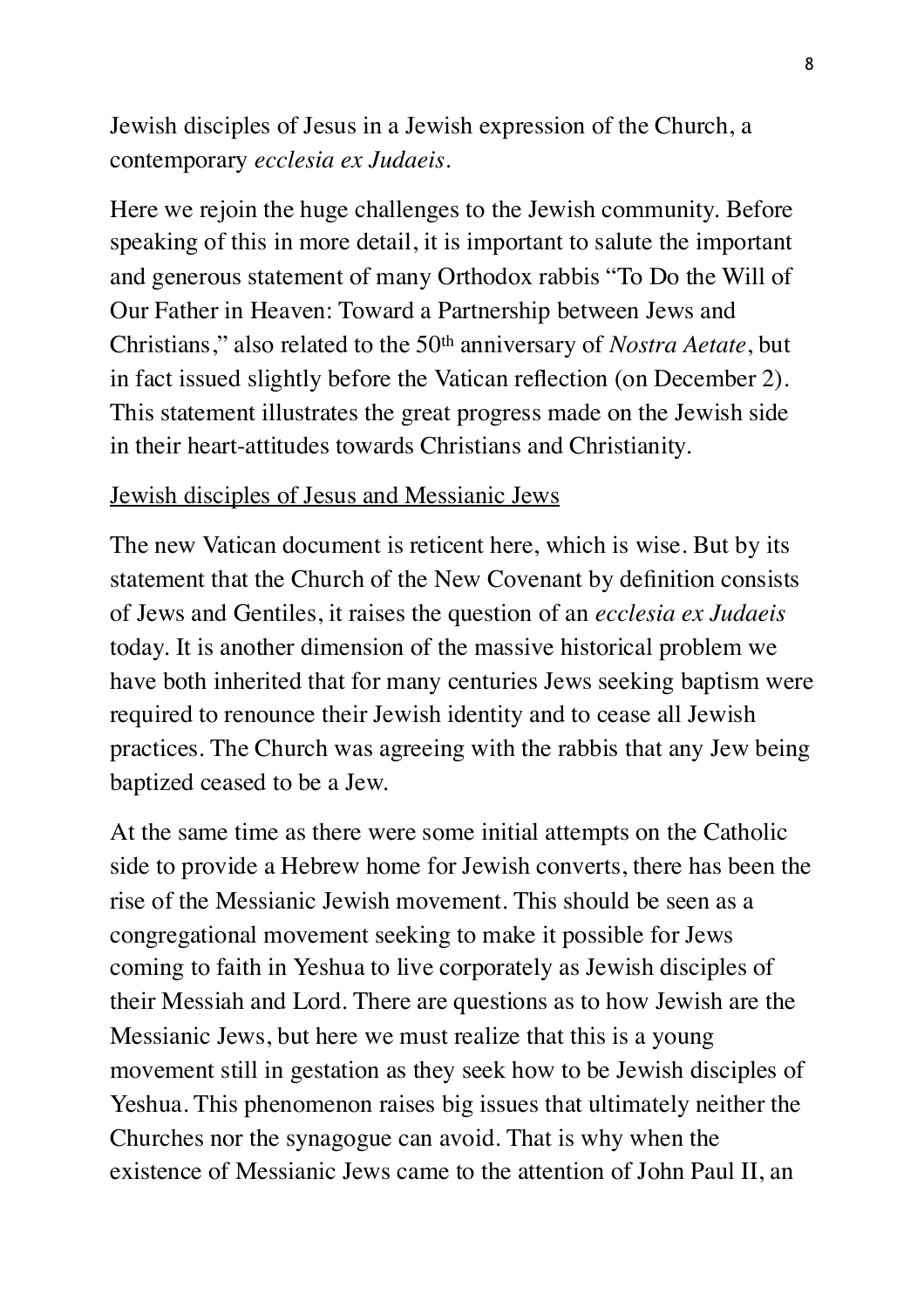informal dialogue between Catholics and Messianic Jews was initiated by the then theologian to the papal household, Fr (later Cardinal) Georges Cottier, op. This dialogue was kept fairly confidential in its beginnings in the year 2000 out of concern that publicity could endanger the renewed relationships between the Church and the Jewish community. But as Cardinal Schönborn of Vienna has explained, when unexpectedly there appear communities of Jews who believe in Jesus, and seek to follow him as Jews, the Church cannot ignore such a development. This is certainly the position of Pope Francis today.

The Messianic Jews pose even bigger challenges to the Christian churches than the wider Jewish community. There are several ways of expressing these challenges, but they all arise from the existence of Jews who read and interpret the New Testament in very distinctive ways from us Christians. They face us in a way that the Jewish community in general does not with the question as to the ways replacement thinking has distorted our understanding of Jesus, of the Church, of the coming Kingdom. However, the Messianic Jews have been much influenced by Evangelical free church thinking - because it was among the Evangelicals that Christians arose who believed in the continuing validity of the Old Testament promises to Israel. So as a Catholic encountering the exegesis and teaching of Messianic Jews, which is not at all monochrome, the big questions are: 1. What in their teaching and life comes from a fidelity to the Jewish Scriptures of both Old and New Testaments and from the light of the Holy Spirit thereon? 2. What comes from Evangelical Christian sources and thinking? This requires a discernment as to what in Evangelical thinking is incompatible with Jewish thinking. For example, the Evangelical negativity towards liturgy and tradition will be immediately suspect, because to refuse liturgy and tradition is to be less Jewish.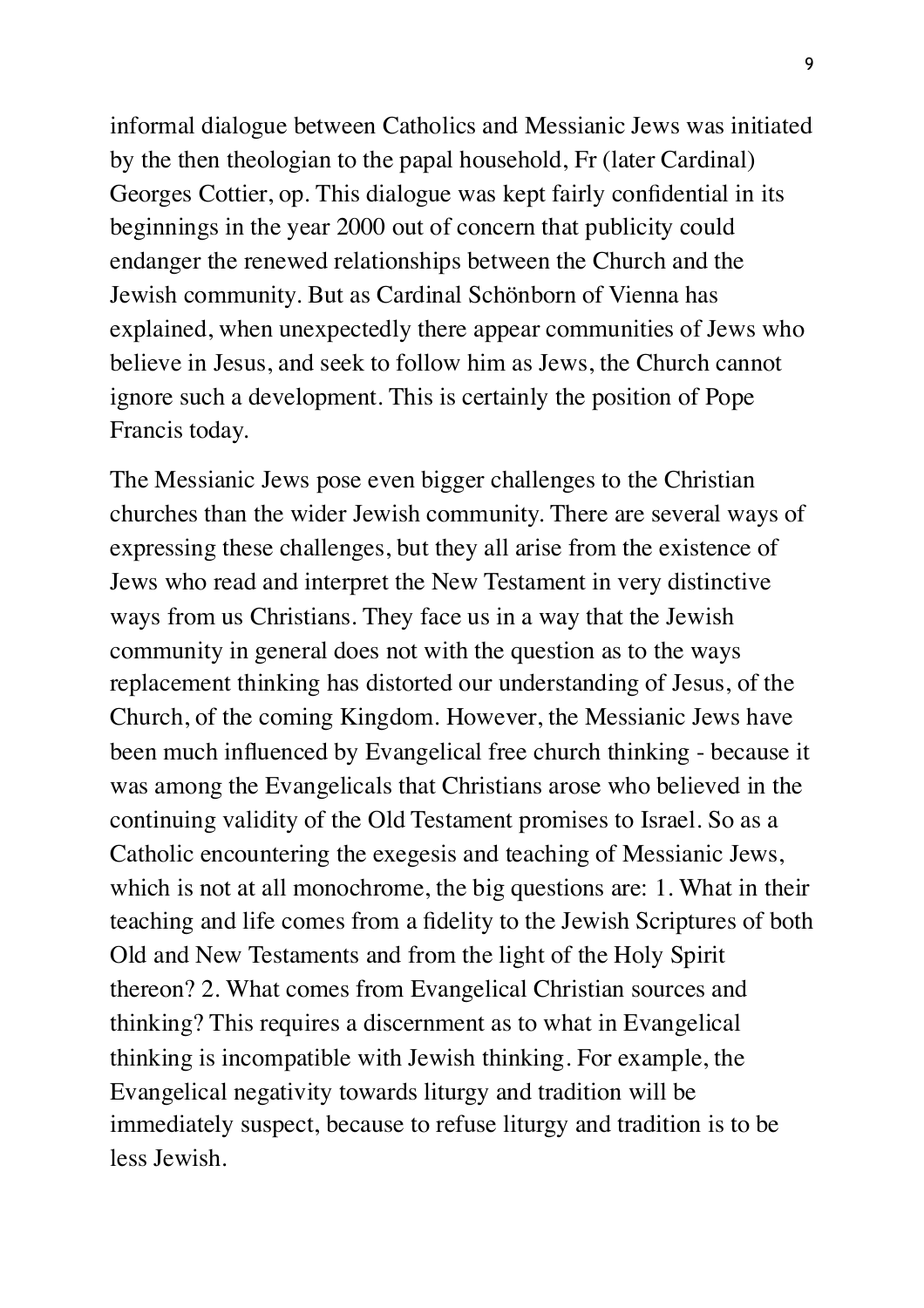The Messianic Jews face the Churches with the continuing relevance of the bipolar ecclesiology of the letter to the Ephesians: the one Church made up of Jews and Gentiles, who are made one while remaining Jews and Gentiles. In this way, we are being brought back to the time of Vatican Two, when the importance of Israel for Christian unity was prominent among some Catholic ecumenists.

The existence of the Messianic Jews also enables Catholics involved in the dialogue with Judaism to deal more adequately with the issues of mission to the Jews and Christian evangelism. A later section of the Vatican document deals with this question: "The Church's mandate to evangelize in relation to Judaism" (section 6). This paragraph starts with the observation: "It is easy to understand that the so-called 'mission to the Jews' is a very delicate and sensitive matter for Jews because, in their eyes, it involves the very existence of the Jewish people." (para. 40). What the document does not admit is that in the era of replacement theology Christian mission and evangelization did mean, as the Jews insisted, the destruction of Judaism. For the presupposition was that baptized Jews cease to be Jews and enter the Church of the nations. Christian talk of leaving behind a narrow ethnicity to embrace a Christian universalism could not hide the reality that conversion meant assimilation.

The new document states that "The concept of mission must be presented correctly in dialogue between Jews and Christians." (para. 41). It then says, "Christian mission has its origin in the sending of Jesus by the Father. He gives his disciples a share in this call in relation to God's people of Israel." (para. 41). This is not explained in relation to an earlier acknowledgment: "God entrusted Israel with a unique mission, and he does not bring his mysterious plan of salvation for all peoples (cf 1 Tim 2,4) to fulfilment without drawing into it his first-born son' (Ex. 4, 22)." (para. 36). Here the Orthodox monk Lev Gillet had written: "the word 'mission,' used in connexion with Israel,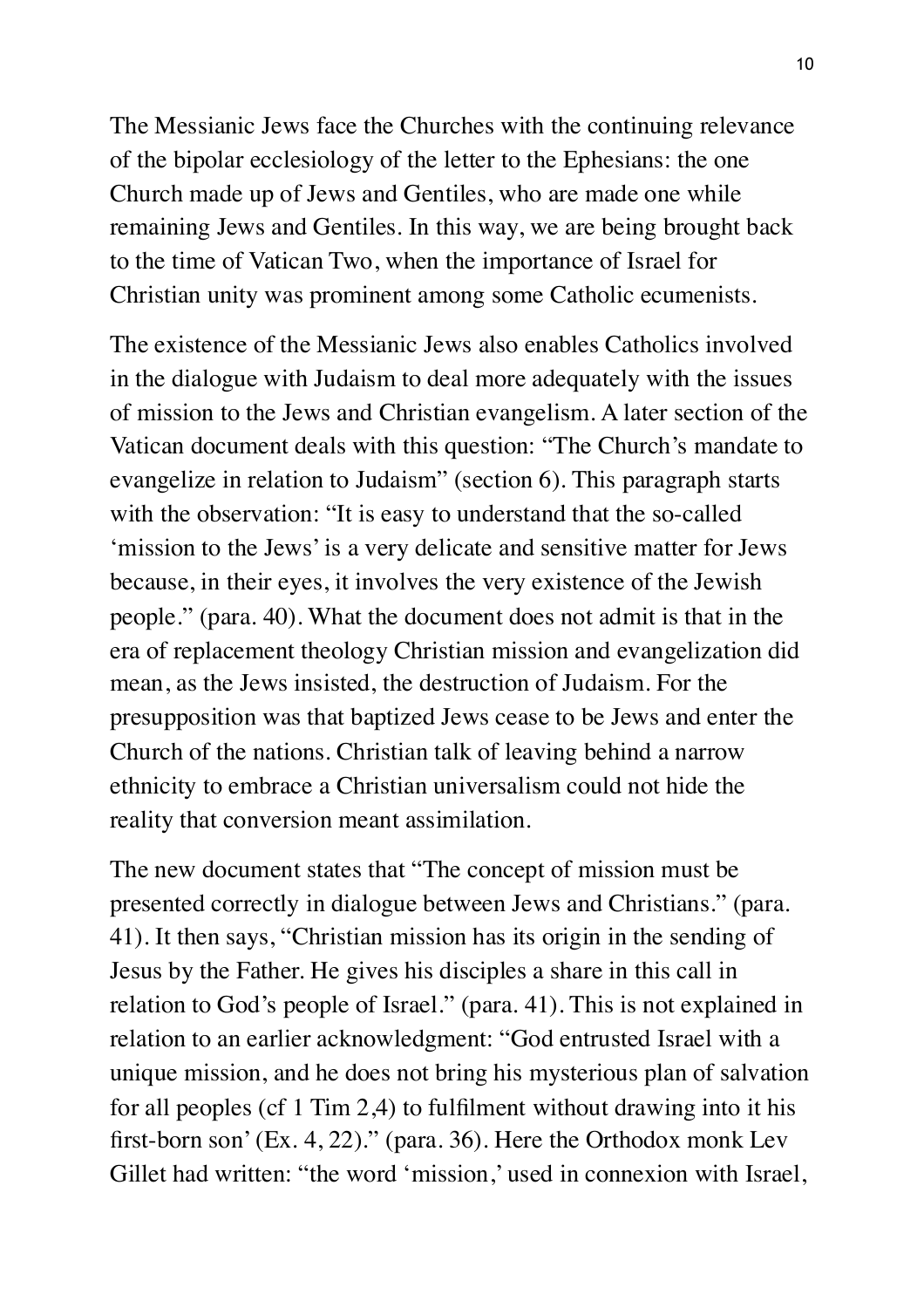has a twofold meaning: there is, and there ought to be, a mission of the Christian Church to Israel; but there is also a Mission of Israel to the Christian Church".[10](#page-10-0)

<span id="page-10-1"></span>Nonetheless, the new document does represent some progress in regard to the Christian mission to Israel. While it confesses clearly the "universal salvific significance of Jesus Christ and consequently the universal mission of the Church … as being of fundamental importance" (para. 40) it then says: "The Church is therefore obliged to view evangelization to Jews, who believe in the one God, in a different manner from that to people of other religions and world views." (para. 40). This recognition requires that the Catholic Church prepare a distinct liturgy for the initiation of Jewish converts different from the current R.C. I. A., which makes minimal reference to the covenants with Israel. But the statement in this paragraph that reassures the Jewish community but has upset many Messianic Jews and some Evangelicals is the following: "this means that the Catholic Church neither conducts nor supports any specific institutional mission work directed towards Jews. While there is a principled rejection of an institutional Jewish mission, Christians are nonetheless called to bear witness to their faith in Jesus Christ also to Jews, although they should do so in a humble and sensitive manner, acknowledging that Jews are bearers of God's Word, and particularly in view of the great tragedy of the Shoah." (para. 40).

The Messianic Jews present us with the possibility of Jewish believers in Jesus evangelizing their fellow Jews with the aim of drawing them into a Jewish expression of *qehila* or church. At present this is not possible within the communion of the Catholic Church. An institutional mission to the Jews from within a Catholic Church without any Jewish expression of church has to be impossible.

<span id="page-10-0"></span><sup>&</sup>lt;sup>[10](#page-10-1)</sup> Lev Gillet, *Communion in the Messiah*, p. 172.